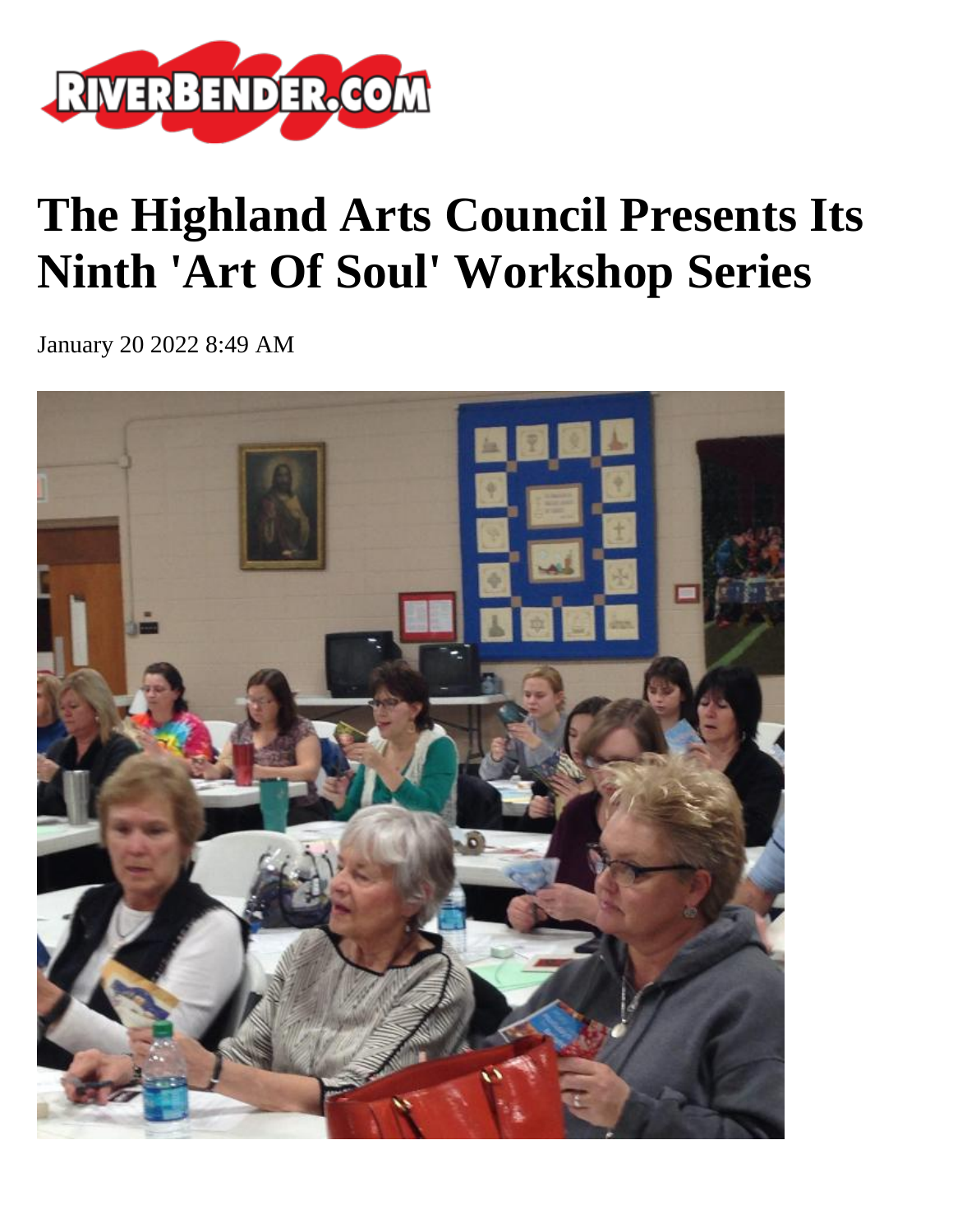

HIGHLAND – The Highland Arts Council presents its ninth Art of Soul, a workshop of artistic fun for ages 13 to 103. Whether you are an artist, want to learn to play ukulele, enjoy playing with artistic supplies or are simply an art enthusiast, Art of Soul has something for you.

Participants will meet on Thursdays beginning February 17 through March 17 from 7 p. m. – 9 p.m. in the Social Hall of Evangelical United Church of Christ, 2520 Poplar Street, Highland, IL. Each workshop will offer instruction in a specific arts medium. All materials will be provided for each class, except for a rental fee if you take the ukulele class. You will go home with at least one project from each workshop. You'll discover how to capture creative ideas step by step and build on those experiences.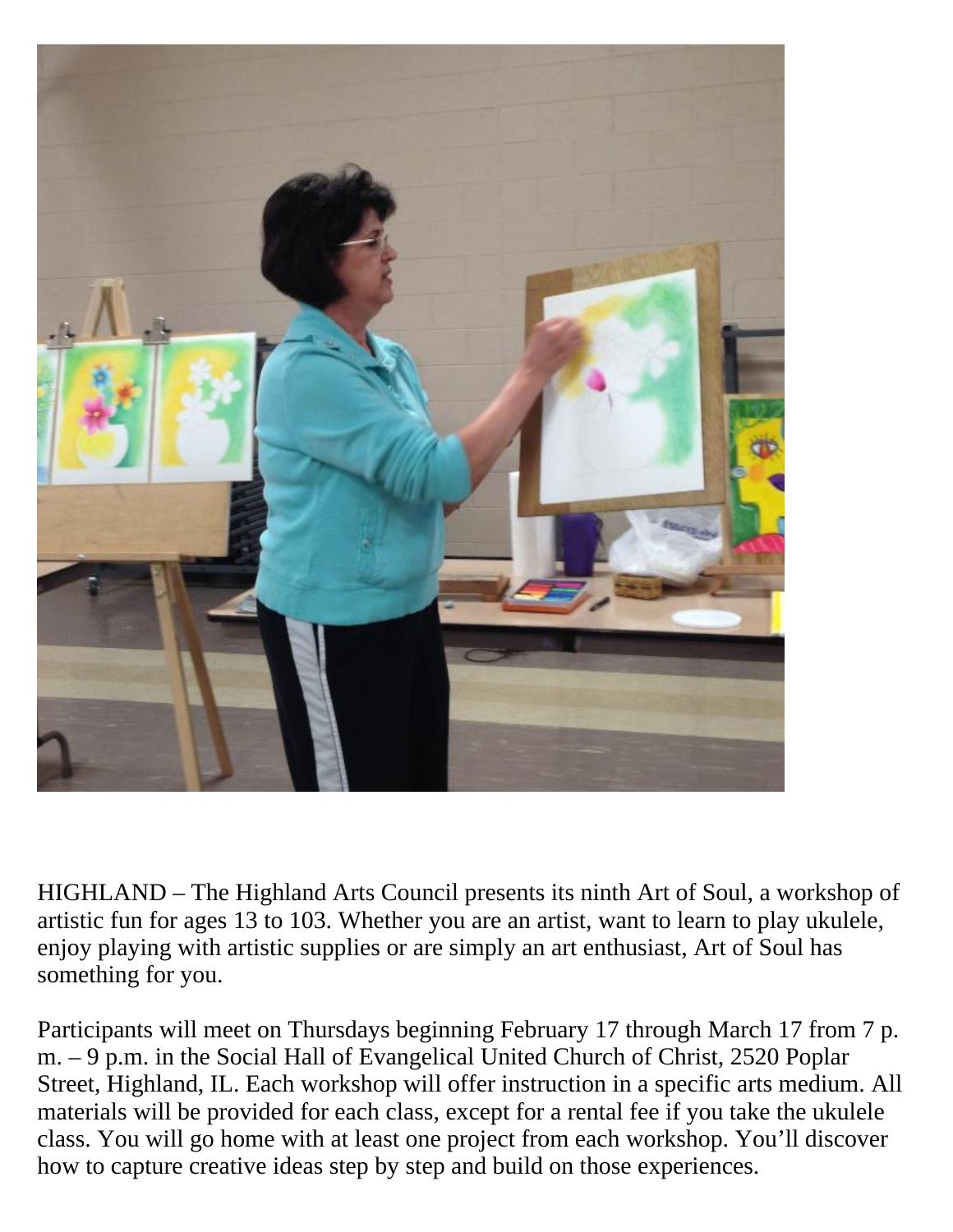Session I: Sarah Walker will share her skills in watercolor magnets on Thursday, February 17 from 7 pm – 9 pm. Sarah is a professional artist from Highland. She serves on the Highland Arts Council and has a Master of Fine Arts degree from SIUE.

Session II: Have you always wanted to play the ukulele? Angelina McLaughlin-Heil will show you how on Thursday, February 24 from 7 pm – 9 pm. Angelina teaches at and owns the Highland Music School. She is active with the Highland Arts Council and has shared her talents with us at Art in the Park. If you plan to attend this class, there is a \$20 rental fee for the ukulele, and you must be signed up with the fee before that evening. Thanks to Halpin Music for sponsoring the class.

Session III: On Thursday, March 3 from 7 pm – 9 pm, Peg Bellm, a professional artist, will help you create a catch-all (vase, pencil holder, eye-glass holder) with a magnet or Velcro to place where you need it most. Peggy Bellm creates unique items using polymer clay and is an award-winning artist at Art in the Park.

Session IV: Paulette Todd, artist and teacher, will share her techniques for painting with pastels on Thursday, March 10 from 7 pm – 9 pm. Paulette regularly teaches classes in her business, Kids Art Club and has organized the Kids Kreation area of Art in the Park for many years. She will be offering her line of note cards which are reproductions of her original art.

Session V: Drawing can be intimidating. On March 17 from 7 pm – 9 pm, Lynnette Schuepbach will help you to see objects as a combination of circles and ovals. Connect or draw around the simple shapes and the results are amazing. Lynnette has illustrated seven children's books and is president of Highland Arts Council.

The cost of the entire expansive five-week experience is \$40 for members. All materials are included in this cost except for the \$20 rental fee if you choose to take the ukulele class. If you've always wanted to experiment with artistic expression or learn to unblock your flow of creativity, Art of Soul is just what you need. We promise a fun-filled experience.

*Register online at <https://www.highlandartscouncil.org/art-of-soul/>, or by paper which can be found online or call 618-558-0054.*

## About the Highland Arts Council

The Highland Arts Council actively promotes the arts in the community of Highland through a variety of activities and projects. The Highland Arts Council provides a showcase for local artists and an educational opportunity for many members of the community to be exposed to the arts. The Highland Arts Council enriches people's lives